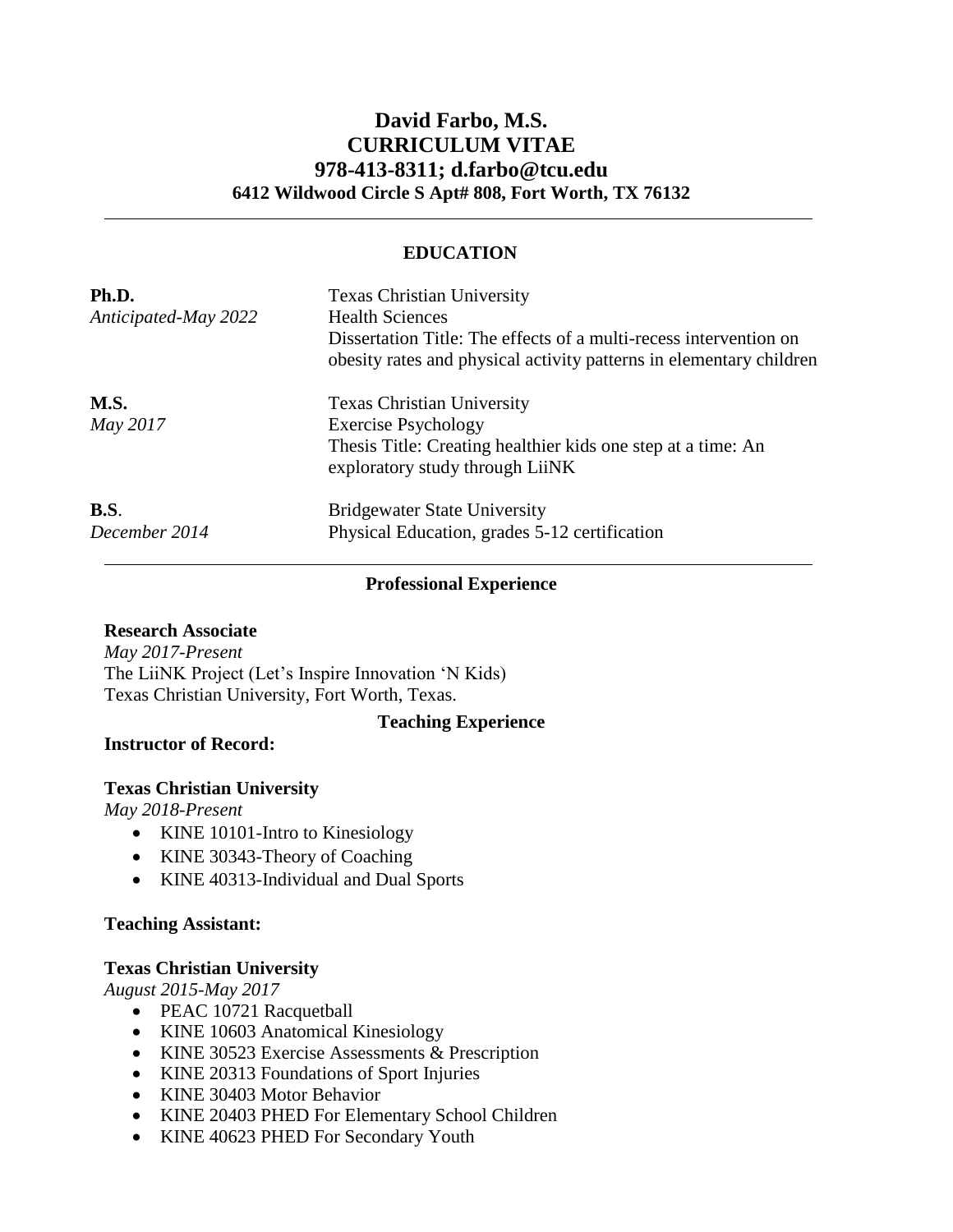### **Research Experience**

#### **Graduate Research Assistant**

*August 2015-May 2017* Department of Kinesiology, Texas Christian University, Fort Worth, Texas. The LiiNK Project, Director: Dr. Debbie Rhea

#### **RESEARCH GRANTS AND FUNDING**

#### **External Grants Unfunded:**

1. Shape America: Thomas L. Mckenzie Research Grant **Title:** Body composition of children with multiple recess daily Role: Principle Investigator Amount: \$2,000 *March 2021*

## **Internal Grants Funded:**

- 1. HCNHS Student Online Conference Grant Award *(\$300)* Texas Christian University*, February 2021*
- 2. HCNHS Student Travel Grant Award *(\$500)* Texas Christian University*, February 2020*
- 3. HCNHS Student Research Grant Award *(\$300)* Texas Christian University*, September 2019*
- 4. TCU Graduate Studies Travel Grant Award *(\$400)* Texas Christian University, *September 2018*
- 5. HCNHS Student Travel Grant Award *(\$500)* Texas Christian University, *September 2018*
- 6. HCNHS Research Grant Award *(\$500)* Texas Christian University*, February 2017*
- 7. HCNHS Student Travel Grant Award *(\$400)* Texas Christian University*, September 2016*

# **RESEARCH PUBLICATIONS**

- *1.* **Farbo, D.,** & Rhea D.J. (under review). A pilot study examining body composition classification differences between body mass index and bioelectrical impedance analysis in children with high levels of physical activity. *Frontiers in Pediatrics*
- 2. **Farbo, D**., Maler, L. C., & Rhea, D. J. (2020). The Preliminary Effects of a Multi-Recess School Intervention: Using Accelerometers to Measure Physical Activity Patterns in Elementary Children. *International Journal of Environmental Research and Public Health*, *17*(23), 8919. https://doi.org/10.3390/ijerph17238919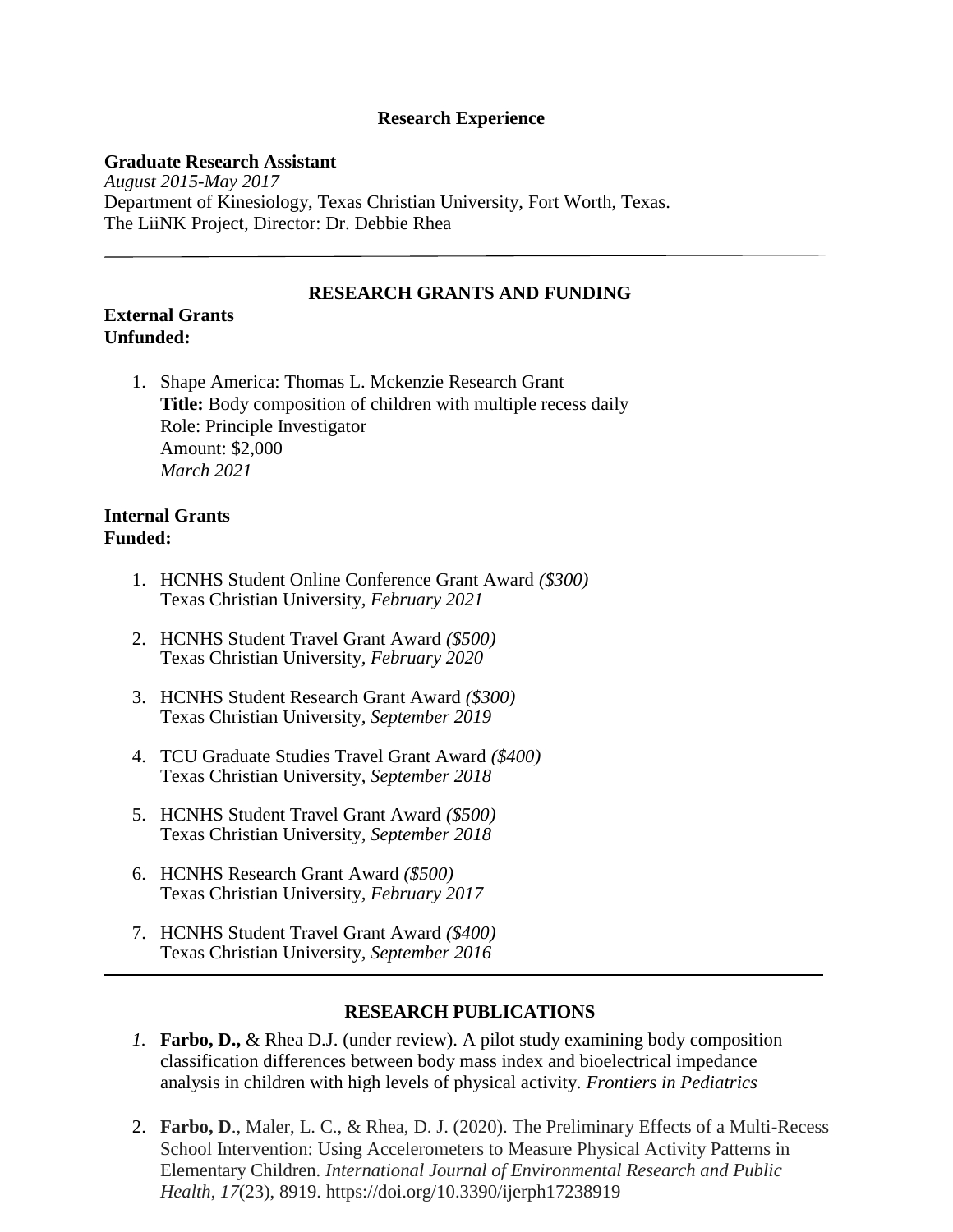# **RESEARCH PRESENTATIONS**

- 1. Campbell-Pierre, D., & **Farbo, D.** The value of play is all in the design. U.S. Play Coalition Conference, 2021, Clemson, South Carolina.
- **2. Farbo, D.,** Maler, L., & Rhea, D. J. The effects of a multi recess intervention on body composition in elementary school children. U.S. Play Coalition Conference, 2021, Clemson, South Carolina.
- 3. **Farbo, D.,** Maler, L., & Rhea, D. Determining obesity rates in children with multiple play breaks in school daily. U.S. Play Coalition Conference, 2020, Clemson, South Carolina.
- 4. Rhea, D. **Farbo, D.,** & Maler, L. Health disease trends in children: Is unstructured play reversing the trend? HCNHS Faculty Research Symposium, 2019, Fort Worth, Texas.
- 5. Rivchun, A**., Farbo, D.**, Rivchun, A., & Rhea, D. J. The effects of unstructured play on listening effort in elementary schools. U.S. Play Coalition Conference, 2019, Clemson, South Carolina
- 6. Rhea, D., **Farbo, D.,** & Clark, L. (April, 2019). The effects of Play on overweight/obese children in elementary schools. U.S. Play Coalition Conference, 2019, Clemson, South Carolina
- 7. **Farbo, D.**, & Rhea, D. Creating healthier kids one step at a time: An exploratory study through LiiNK. American School Health Association Conference, 2018, Indianapolis, Indiana.
- 8. Rhea, D.J., **Farbo, D.**, & Clark, L. The many faces of play: The many faces of children. U.S. Play Coalition Conference, 2018, Clemson, South Carolina
- 9. **Farbo, D.,** Clark, L., & Rhea, D. J. The LiiNK Project: Creating Healthier Kids One Step at Time. TAHPERD Convention, 2017, Fort Worth, Texas.
- 10. **Farbo, D.** The Effects of Play and Character on Physical Activity Levels and Emotional States of Elementary School Children. Texas Christian University – Student Research Symposium, 2017, Fort Worth, Texas.
- 11. **Farbo, D.** Creating healthier kids one step at a time: An exploratory study through LiiNK. Texas Christian University, HCNHS 3 Minute Thesis Competition, 2017, Fort Worth, Texas.

# **Guest Lecturer:**

1. **Farbo, D.** How do we get both kids and adults active? HLTH 40203-Study of Human Disease, Texas Christian University, 2021, Fort Worth, Texas.